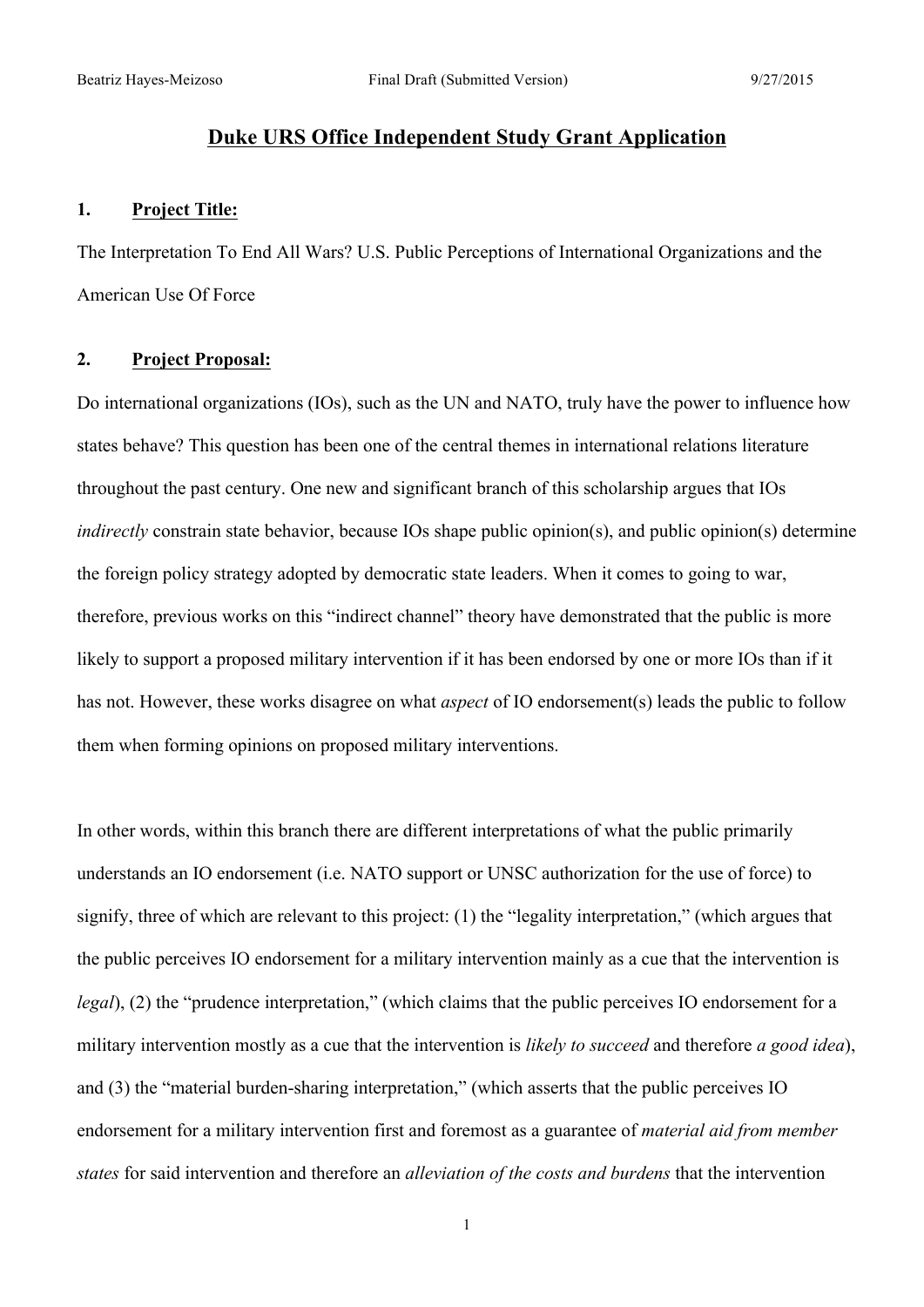would inflict on the average citizen). Though the three interpretations are by no means exclusive, the contextual background just described reveals a particularly significant point: IO support for a military intervention in a foreign state can be interpreted in several different ways. In turn, this brings us to the specific research question that this project seeks to answer, namely: when it comes to going to war, is the capacity of international organizations to influence public opinion (and by extension influence state behavior) constrained by how individuals in a particular state interpret IO endorsements for wars?

The research approach devised to adequately answer this question is an original survey-based experiment that asks a simple random sample of 1000 subjects their opinion on a hypothetical US military intervention in a foreign country. There are four slightly different versions of the survey (A, B, C and D), which will each be randomly administered via the internet by GfK (formerly Knowledge Networks) to 250 respondents, thereby dividing them into one control group and three treatment groups (C1, T1, T2, and T3, respectively). However, respondents will not be aware that there are other versions of the survey aside from theirs. All four groups will receive the same initial prompt, setting the scene of a hypothetical situation where the respondent discovers that the President of the United States (who is no longer Barack Obama in this scenario) has decided to intervene militarily in a foreign country (called "country  $X$ "). However, the respondent is instructed to assume that (s) he knows nothing about the geopolitical context of said country, nor does (s)he know anything about the President's motive for the intervention.

The surveys then contain a manipulation of the positive institutional endorsement involved: survey A (group C1) does not mention anything about authorization from any IOs, survey B (group T1) tells respondents that there is UNSC authorization for the intervention whereby the UNSC authorization strictly and exclusively implies the legality interpretation (i.e. that the intervention is legal), survey C (group T2) tells respondents that there is UNSC authorization for the intervention, whereby the UNSC

2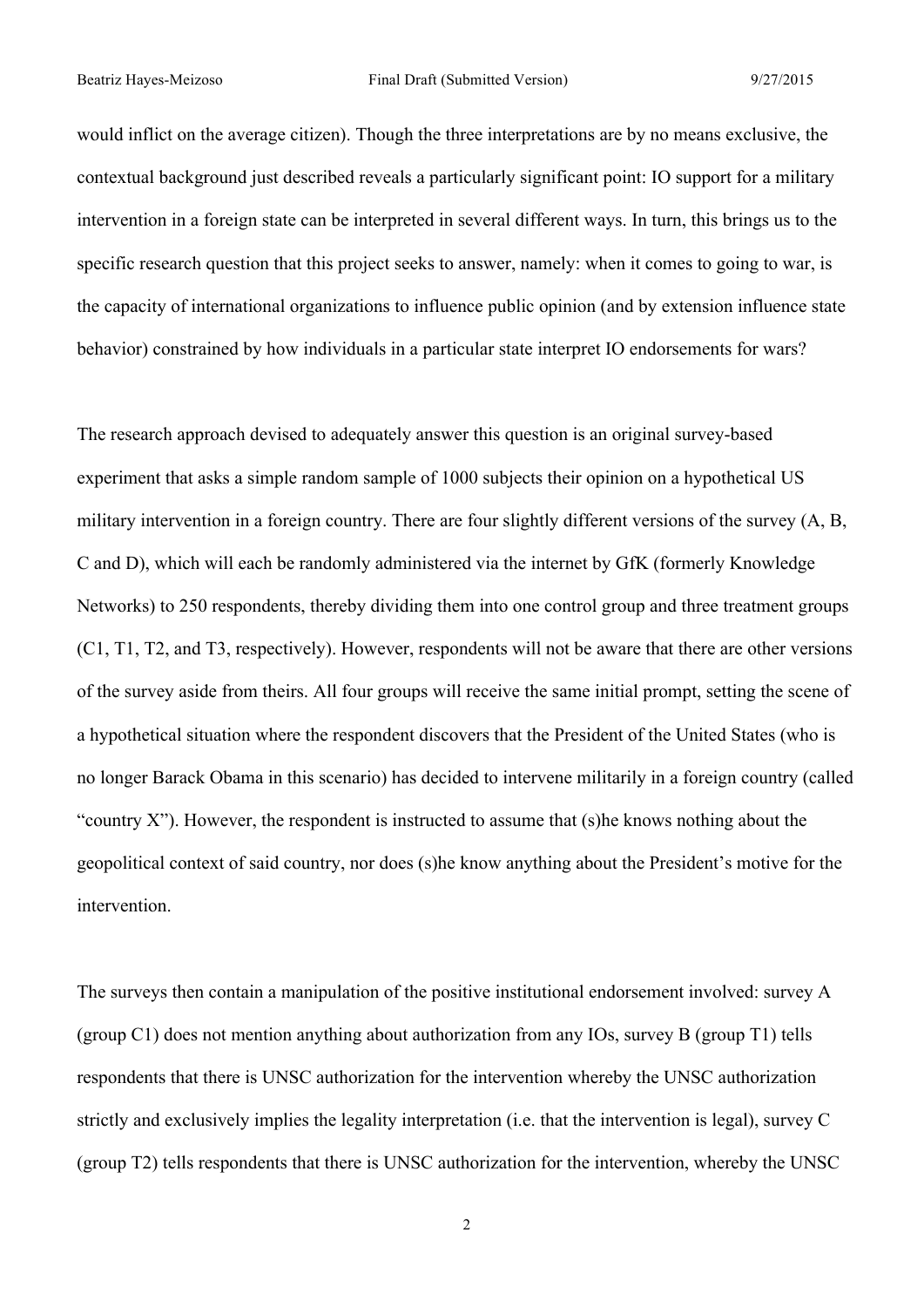authorization strictly and exclusively implies the prudence interpretation (i.e. that the intervention is likely to succeed), and survey D (group T3) tells respondents that there is NATO support for the intervention, whereby the NATO support strictly and exclusively implies the material burden-sharing interpretation (i.e. that other member states of NATO will provide material aid for the war). Once these scenes have been set, each respondent is asked whether they would support the intervention or not, with five possible answer choices to select from (strongly support; support; indifferent/unsure; oppose; strongly oppose), and the number of respondents who select each answer will be recorded for every group. Finally, GfK will collect and record certain demographic characteristics of each respondent, so as to control for these when testing the results. The specific statistical methods employed in this analysis will be determined upon completion of the data collection activities, so as to select the optimal statistical test for the particular characteristics of the data distribution(s).

The findings of this study will be of value both in the field of international relations and across other disciplines, regardless of whether they answer the research question affirmatively or negatively. Within international relations, it is one of the only studies in the "indirect channels" approach that will be able to make a definitive, provable conclusion. The vast majority of this literature is based on observational studies with macro-level data, and therefore cannot go beyond conclusions of mere theoretical speculation. My investigation, however, uses an experimental design with micro-level data, allowing it not only to answer the causal research question proposed, but also to test the validity of existing works by seeing if my results corroborate or disprove the theoretical conclusions of these. In short, this study will begin to fill the gap in the causal explanations of how IOs use the mechanism of domestic politics to influence state behavior, which has been identified by many scholars as a significant shortcoming of the "indirect channels" argument. It will also offer an indication of what individuals value most when making decisions of large scale and importance, such as going to war against another country or not. Said insights will be of particular benefit for individuals in the disciplines of psychology and sociology,

3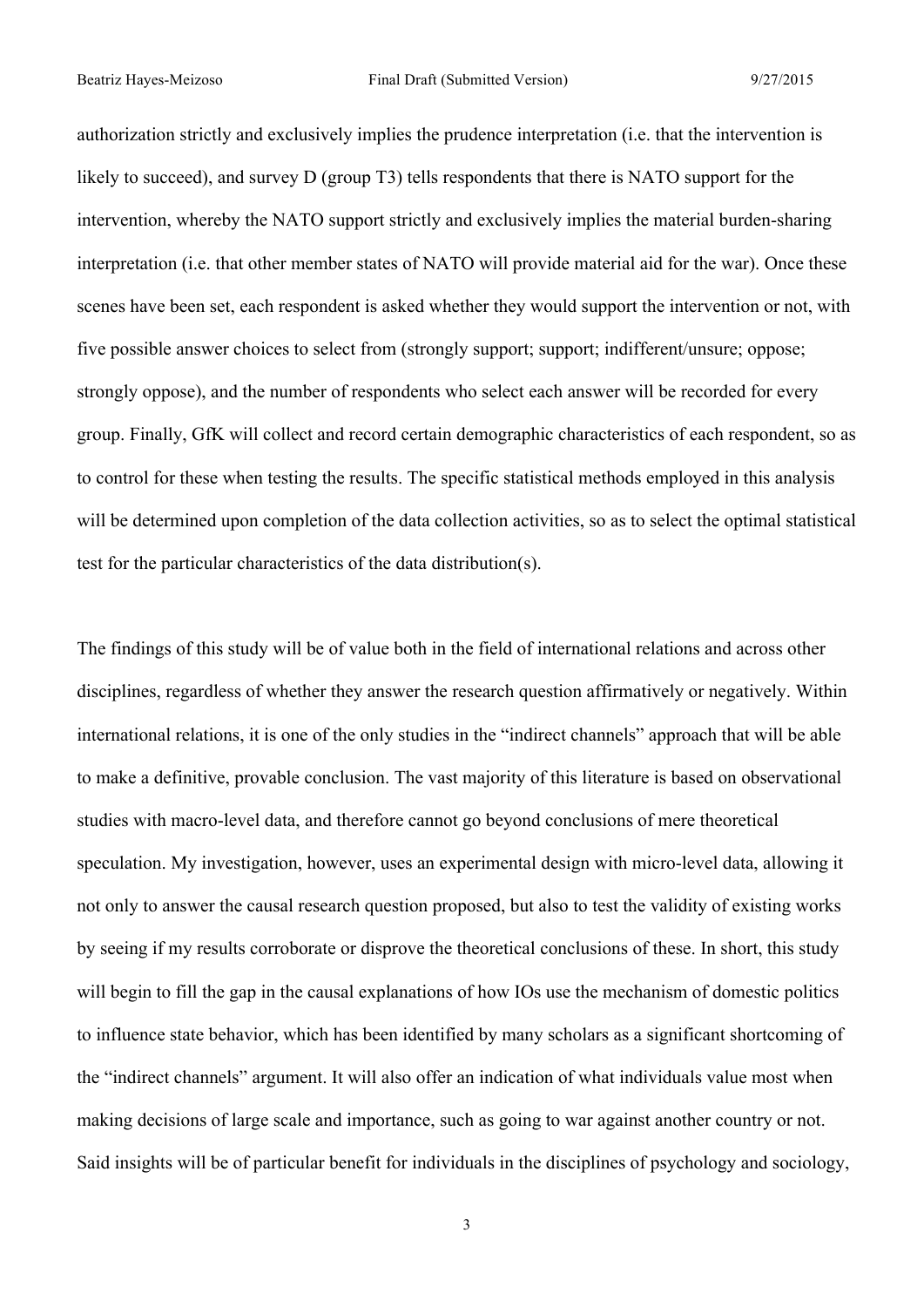since they will deepen existing understandings of the reasoning processes and institutional structures that govern individual decision-making and social behavior.

#### **3. Expenses and Budget:**

The only itemized expense involved in this research project is hiring a reliable online data collection service to administer the experiment surveys. It is worth highlighting that the survey questions concern US military interventions and international institutions, and that the research question seeks to obtain data results generalizable to the US population at large. Thus, the primary concern when selecting a data collection service was that the respondent pool had to accurately represent the political ideology distributions of all Americans, because political views can influence how individuals respond to the survey questions, and if support for one party is overrepresented or underrepresented in the pool, the validity of any results obtained will be compromised by bias.

Unfortunately, the more affordable data collection services, such as Amazon's Mechanical Turk, all exhibited said problem of having a non-representative respondent pool in terms of their political ideologies, and therefore were necessarily dismissed as viable options. Instead, the company selected to carry out the project's research design is GfK (formerly Knowledge Networks), since it was the only service that could guarantee that the sample would be demographically representative of the US public. The total cost for this high-quality service is of \$2000, which is the minimum fee that GfK charges customers, and therefore cannot be reduced even if I were to decrease the number of treatments or the sample size. To confirm that there was no other feasible option, I met with multiple political science professors and research experts, who told me that GfK was the only legitimate data collection service for projects of this kind, and also added that using a cheaper, less representative service would compromise my project's eligibility for department honors.

4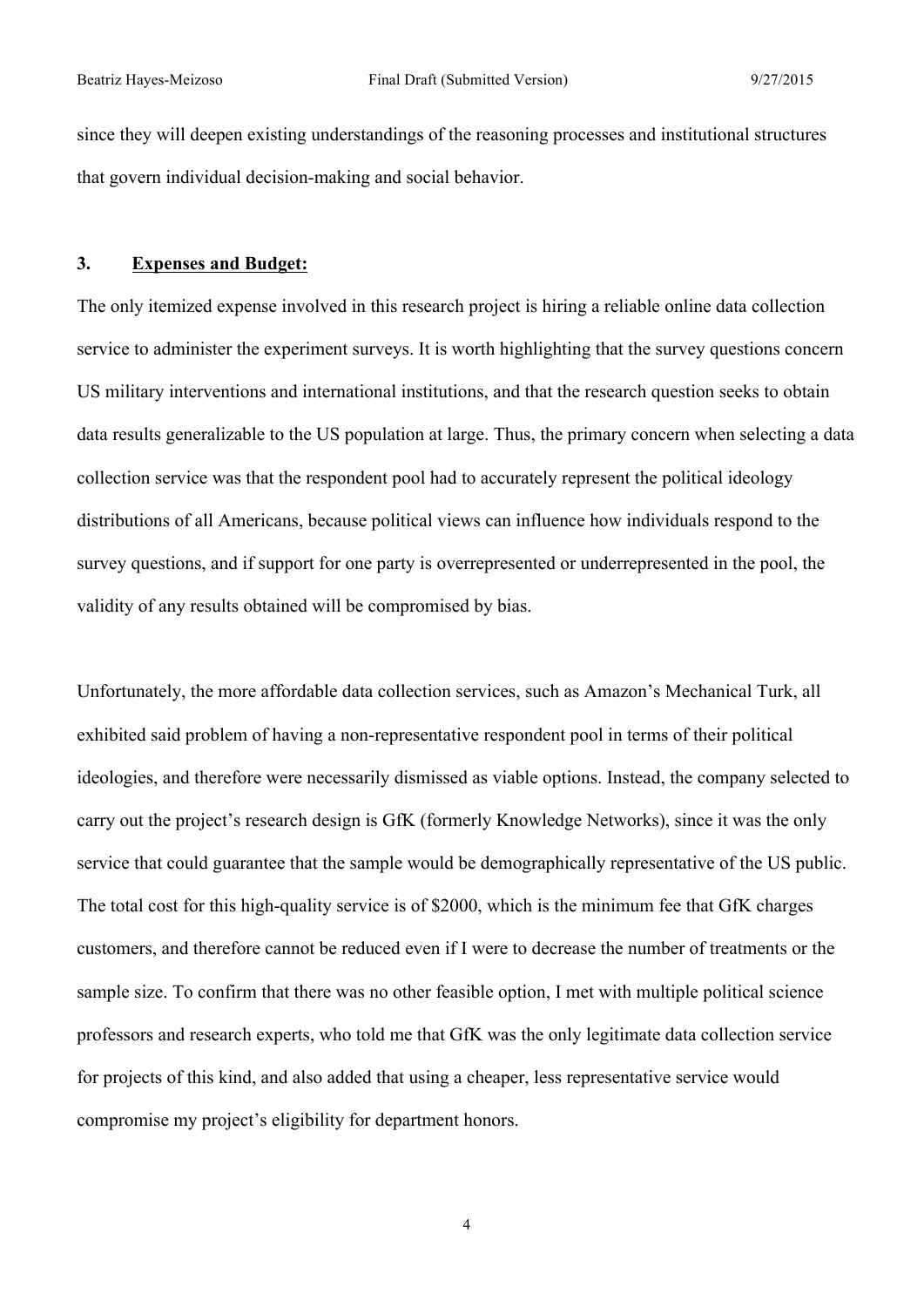The total budget of this project, then, is \$2000, which will be covered through the combined contributions of several different sources of funding, can be broken down as follows: \$1200 provided by Federal Work/Study to be carried out throughout the semester; \$400 provided by the allocated research budget of Professor Grieco, who is the faculty advisor for this project; and \$400 provided by this independent study research grant, assuming it is approved. All the funds contributed by this grant, therefore, would be used to acquire the GfK data survey administration service, which is the most important component of this independent study project and of the honors thesis that it will be turned into. None of the money received would be used for any of the following kinds of expenses: purchasing of personal items, purchasing of textbooks, payment for training classes, and payment of salaries.

#### **4. Student Information:**

Name: Beatriz Hayes-Meizoso Unique ID: 0590912 Major(s): Political Science (field of independent study) and Philosophy. E-mail: Beatriz.Hayes.Meizoso@Duke.Edu Graduation date: 05/15/2015

### **5. Faculty Advisor Information:**

Name: Joseph M. Grieco E-mail: Grieco@Duke.Edu Department: Political Science

## **6. Independent Study Course Subject and Number:**

POLSCI 493-3 – 02: Senior Research Independent Study in Security, Peace and Conflict.